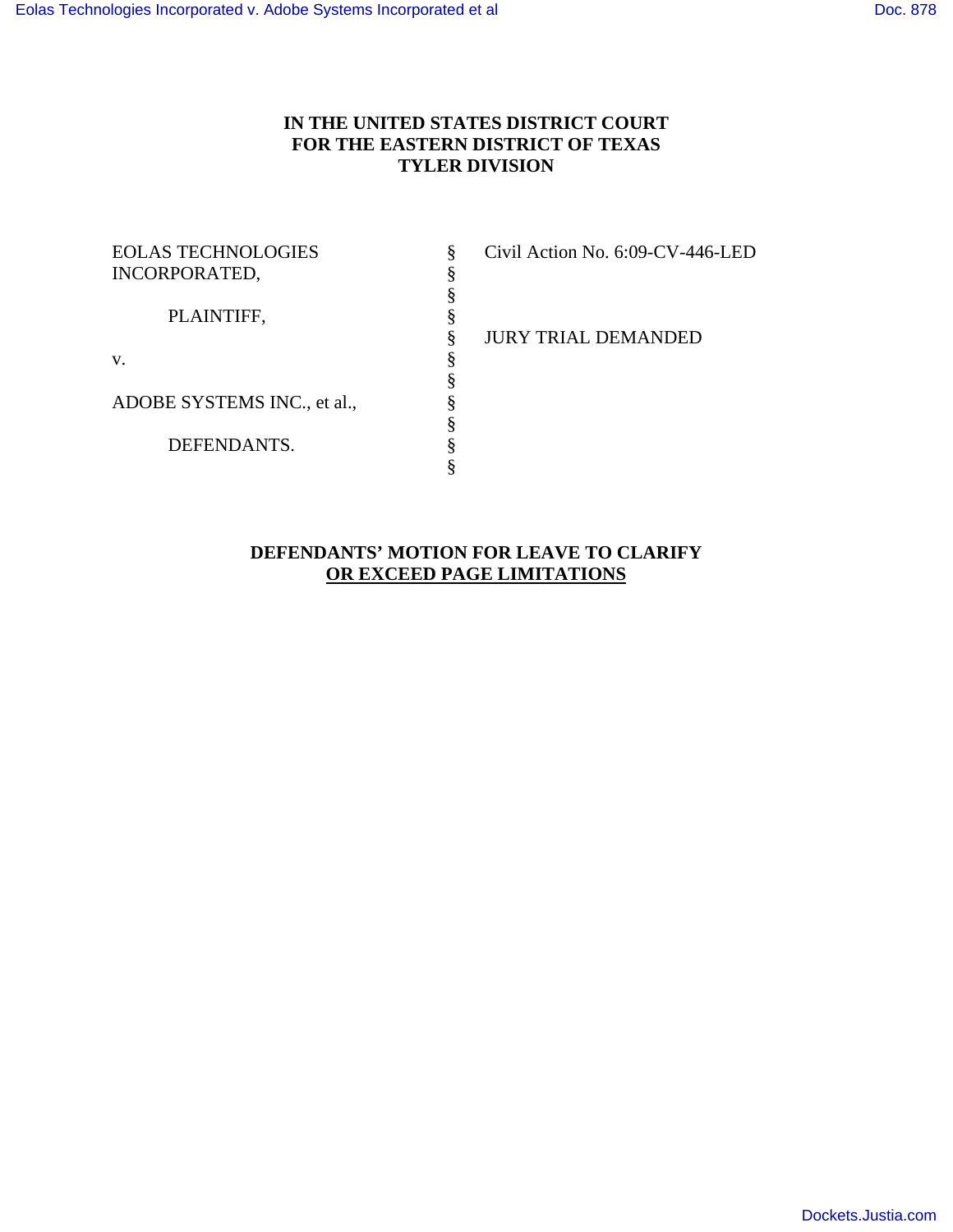Defendants Adobe Systems, Inc., Amazon.com, Inc., CDW LLC, Citigroup Inc., Google, Inc., J.C. Penney Corp., Inc., Staples, Inc., Yahoo! Inc., and YouTube LLC (collectively, "Defendants") respectfully move pursuant to Local Rule CV-7(l) to clarify, and if applicable exceed, the page limitations for summary judgment motions, and would state as follows:

The Docket Control Order provides, for dispositive motions, that "[m]otions shall comply with Local Rule CV-56 and Local Rule CV-7." [Dkt. No. 249 at 3]. With respect to the page limit applicable to summary judgment motions, Local Rule CV-7(a)(3)(A) further provides that "a party's summary judgment motions shall not exceed sixty pages collectively, excluding attachments." In this case, there are 9 separate and distinct parties remaining as defendants and counterclaimants.

So far, the defendants have filed three summary judgment motions:

- a Motion for Partial Summary Judgment of Indefiniteness joined by all defendants (13 pages) [Dkt. No. 568];
- a Motion for Partial Summary Judgment of Intervening Rights joined by all defendants (10 pages) ("Intervening Rights Motion") [Dkt. No. 567]; and
- Go-Daddy alone filed a Motion for Summary Judgment of Noninfringement Based on Its License Defense (14 pages) ("Go-Daddy License Motion") [Dkt. No. 790].

That is a total of 37 pages of summary judgment motion briefing. However, all defendants are concurrently withdrawing the Intervening Rights Motion. So of the 24 pages of summary judgment motions that would remain pending for adjudication, 14 pages are associated with the Go-Daddy License Motion. When Go-Daddy submitted its own motion on the licensing issues, because of Local Rule  $CV^{-7}(a)(3)(A)$ 's reference to a "party" none of the Defendants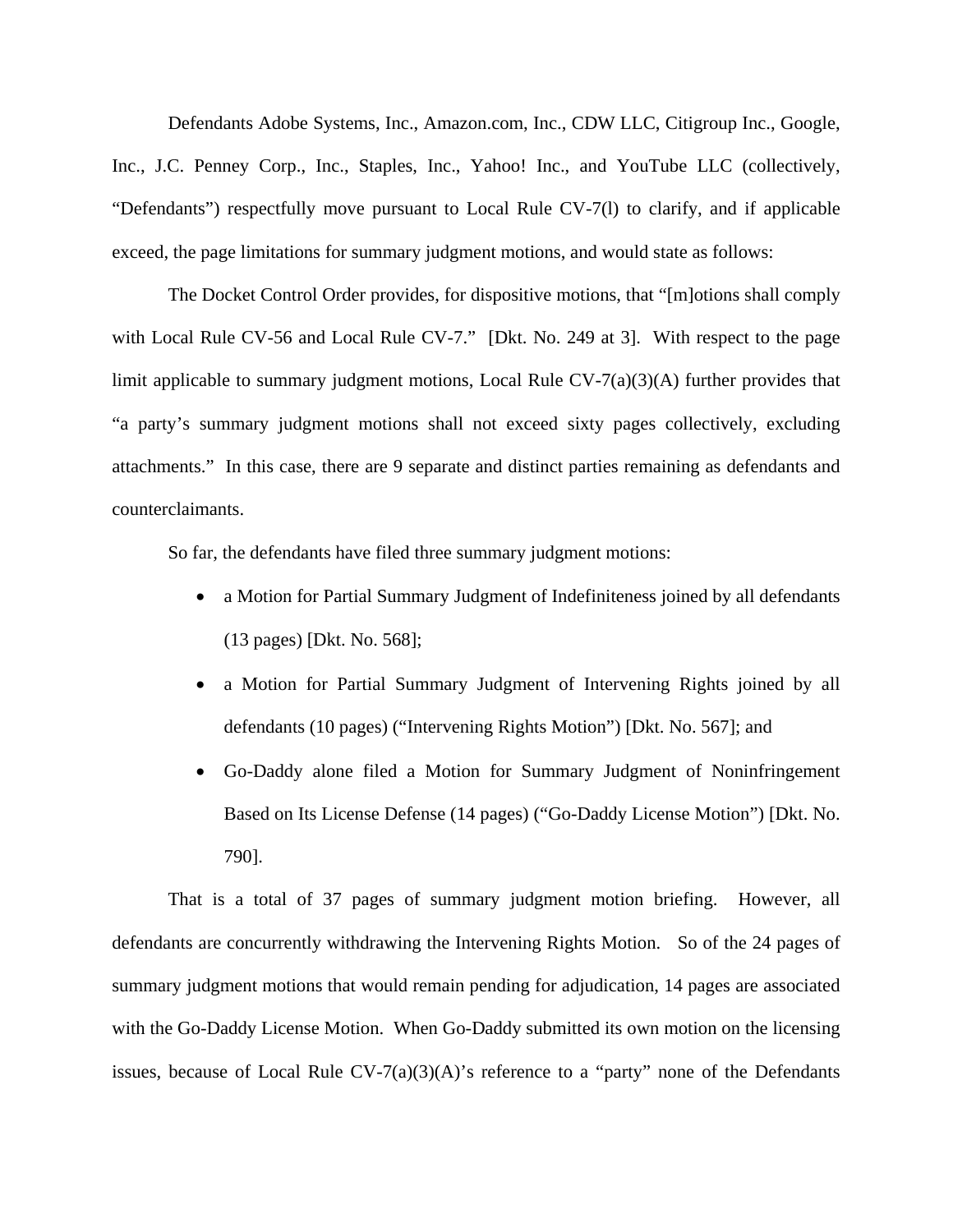objected to that filing on the grounds that it would consume almost a quarter of the group's summary judgment allocation. If they had known that it would, they would have done so. For that reason, the Defendants request that the Court not count the 14 page Go-Daddy License Motion against the 60 page "per-side" summary judgment limit or, if it does, grant Defendants 14 additional pages for their motions.

All the defendants have worked hard to consolidate their briefing in joint motions and are submitting the following summary judgment motions jointly, subject to the Court's disposition of this motion to clarify or exceed page limits:

- Motion for Summary Judgment of Invalidity Under §102(b) (7 pages);
- Motion for Summary Judgment of Invalidity for Lack of Written Description (7) pages);
- Motion for Partial Summary Judgment of Non-Infringement Based on Divided Infringement (8 pages);
- Motion for Summary Judgment of Noninfringement Based on Microsoft/Apple License Defense  $(20 \text{ pages})^1$ ; and
- Motion for Summary Judgment of No Enhanced Damages for Willful Infringement (5 pages).

In sum, Defendants file this motion to clarify the page limits applicable to each individual Defendant as well as to all the Defendants collectively.<sup>2</sup> In particular, whereas Go Daddy has filed the Go-Daddy License Motion on behalf of Go-Daddy only and joined by no other Defendants, Defendants request that the Go-Daddy License Motion be excluded from the limit

 $\overline{a}$ 

<sup>&</sup>lt;sup>1</sup> Go-Daddy is not a party to this motion.

<sup>&</sup>lt;sup>2</sup> Adobe is also filing an individual motion seeking leave to file a separate summary-judgment motion that is unique to Adobe's circumstances.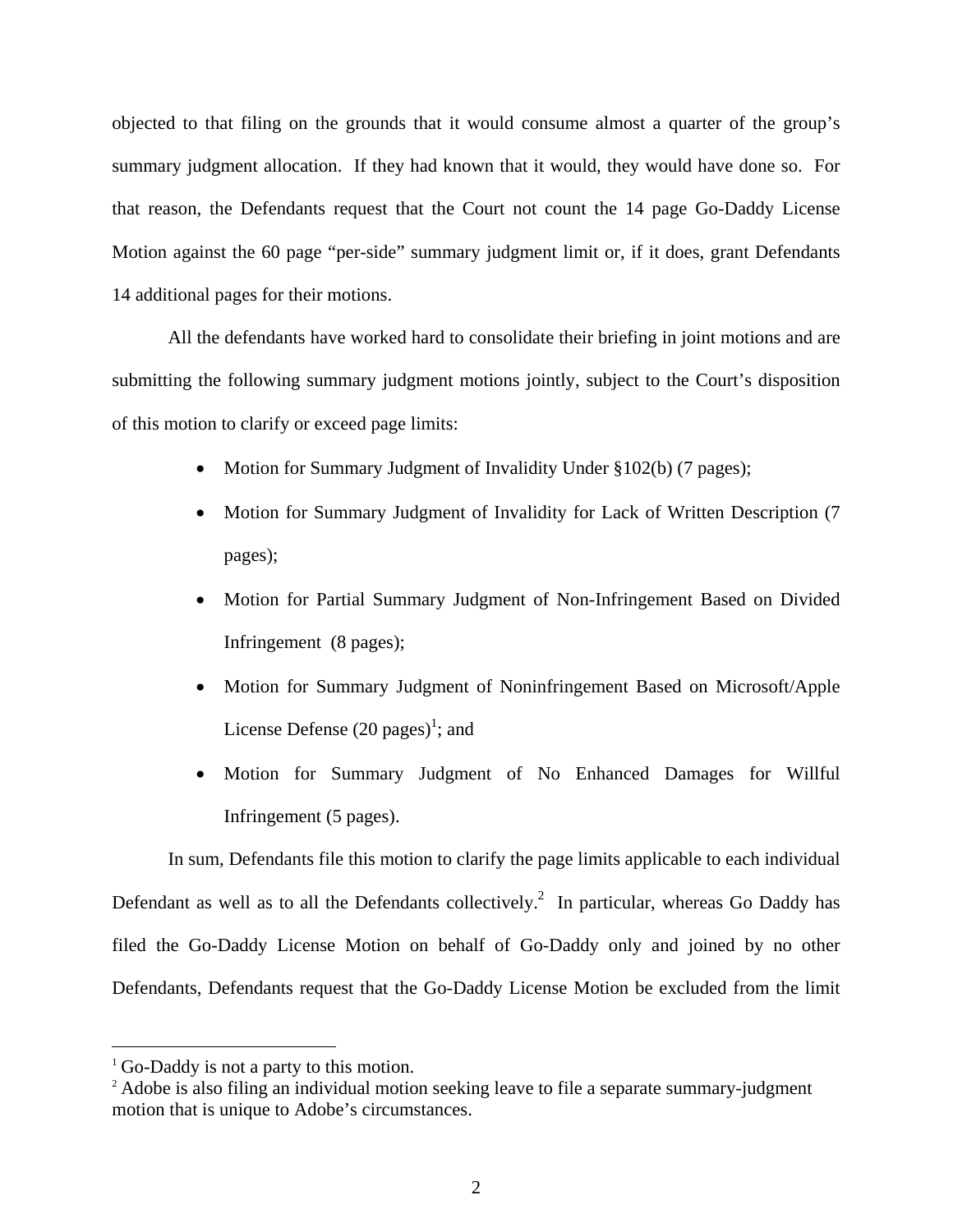remaining for summary judgment motions filed on behalf of other Defendants individually and for Defendants collectively, or the Defendants be permitted to exceed the page limit by 14 pages if the limit is being applied "per side" rather than per "party."

Respectfully submitted,

Dated: August 17, 2011

By: */s/ James R. Batchelder (with permission)*

James R. Batchelder (pro hac vice) james.batchelder@ropesgray.com Sasha G. Rao (pro hac vice) sasha.rao@ropesgray.com Mark D. Rowland mark.rowland@ropesgray.com Brandon Stroy (pro hac vice) brandon.stroy@ropesgray.com Rebecca R. Hermes (pro hac vice) rebecca.wight@ropesgray.com Han Xu (pro hac vice) han.xu@ropesgray.com

#### **ROPES & GRAY LLP**

1900 University Avenue, 6th Floor East Palo Alto, California 94303-2284 Telephone: (650) 617-4000 Facsimile: (650) 617-4090

Michael E. Jones (Bar No. 10929400) mikejones@potterminton.com Allen F. Gardner (Bar No. 24043679) allengardner@potterminton.com POTTER MINTON A Professional Corporation 110 N. College, Suite 500 Tyler, TX 75702 Telephone: (903) 597-8311 Facsimile: (903) 593-0846

#### **ATTORNEYS FOR DEFENDANTS GOOGLE, INC. AND YOUTUBE, LLC**

*/s/ Edward R. Reines*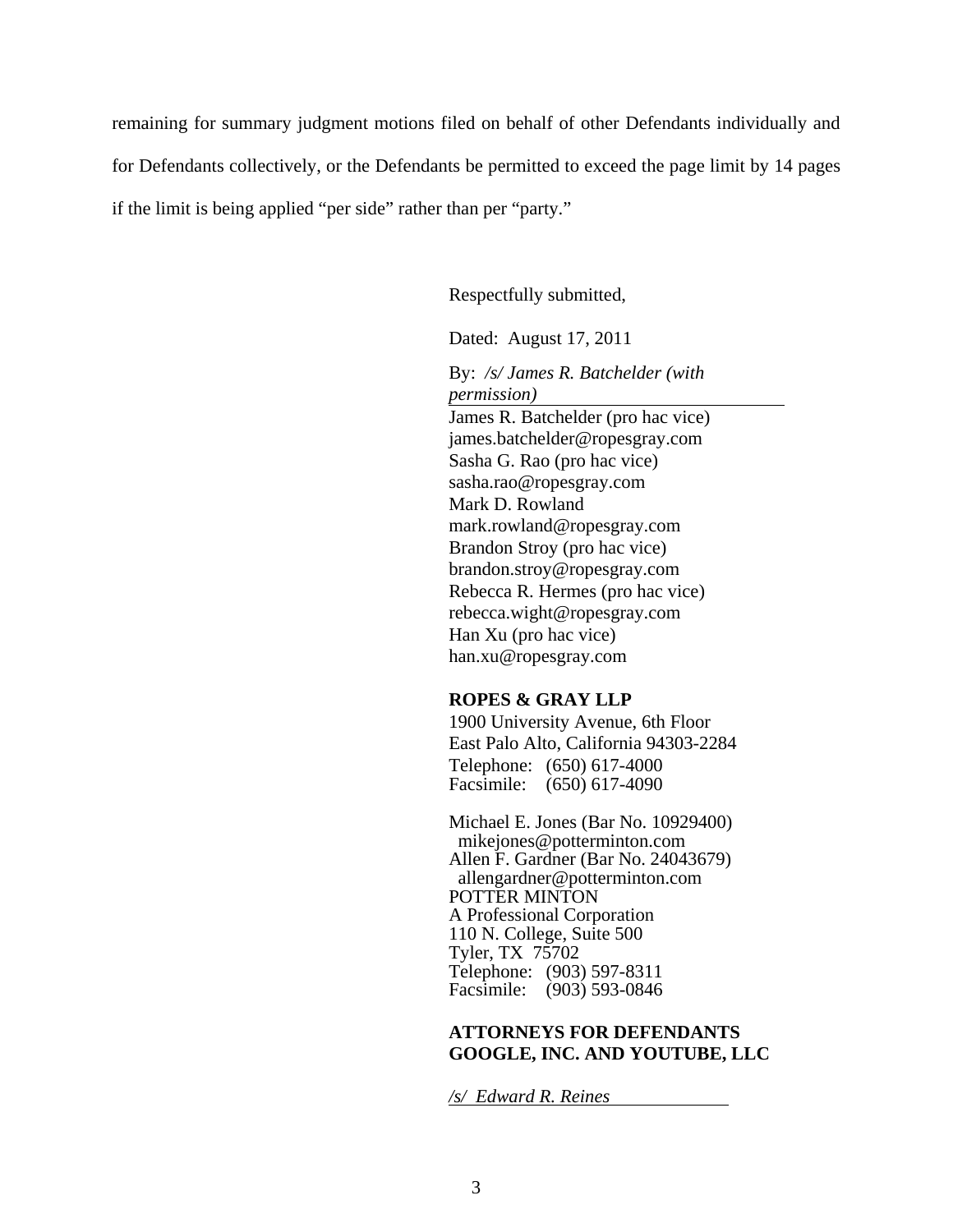Edward R. Reines Jared Bobrow Sonal N. Mehta Aaron Y. Huang Andrew L. Perito WEIL, GOTSHAL & MANGES LLP 201 Redwood Shores Parkway Redwood Shores, CA 94065 Telephone: (650) 802-3000 Facsimile: (650) 802-3100 Email: edward.reines@weil.com Email: jared.bobrow@weil.com Email: sonal.mehta@weil.com Email: aaron.huang@weil.com Email: andrew.perito@weil.com

Doug W. McClellan doug.mcclellan@weil.com WEIL, GOTSHAL & MANGES LLP 700 Louisiana, Suite 1600 Houston, TX 77002 Telephone: (713) 546-5000 Facsimile: (713) 224-9511

Jennifer H. Doan Texas Bar No. 08809050 Joshua R. Thane Texas Bar No. 24060713 Haltom & Doan Crown Executive Center, Suite 100 6500 Summerhill Road Texarkana, TX 75503 Telephone: (903) 255-1000 Facsimile: (903) 255-0800 Email: jdoan@haltomdoan.com Email: jthane@haltomdoan.com

Otis Carroll (Bar No. 3895700) Deborah Race (Bar No. 11648700) IRELAND, CARROLL & KELLEY, P.C. 6101 South Broadway, Suite 500 Tyler, Texas 75703 Telephone: (903) 561-1600 Facsimile: (903) 581-1071 Email: fedserv@icklaw.com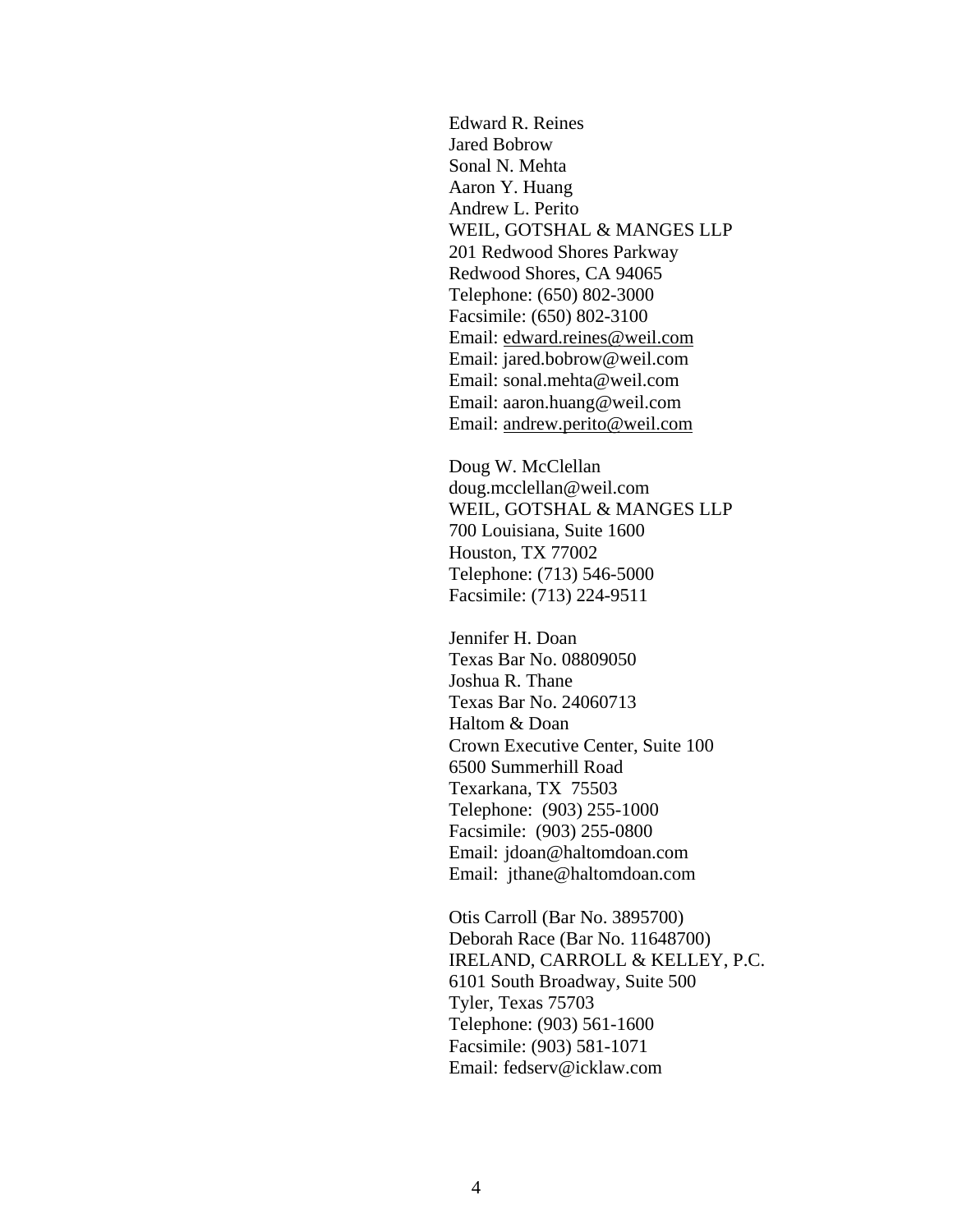## **ATTORNEYS FOR DEFENDANTS AMAZON.COM, INC. and YAHOO! INC.**

*/s/ David J. Healey (with permission)* David J. Healey healey@fr.com FISH & RICHARDSON P.C. 1 Houston Center 1221 McKinney Street, Suite 2800 Houston, TX 77010 Telephone: (713) 654-5300 Facsimile: (713) 652-0109

OF COUNSEL: Frank E. Scherkenbach scherkenbach@fr.com FISH & RICHARDSON P.C. One Marina Park Drive Boston, MA 02110-1878 Telephone: (617) 542-5070 Facsimile: (617) 542-8906

Jason W. Wolff wolff@fr.com FISH & RICHARDSON P.C. 12390 El Camino Real San Diego, CA 92130 Telephone: (858) 678-5070 Facsimile: (858) 678-5099

#### **ATTORNEYS FOR DEFENDANT ADOBE SYSTEMS INC.**

By: */s/ Thomas L. Duston (with permission)* Thomas L. Duston tduston@marshallip.com Anthony S. Gabrielson agabrielson@marshallip.com Scott A. Sanderson *(pro hac vice)*  ssanderson@marshallip.com MARSHALL, GERSTEIN & BORUN LLP 6300 Willis Tower 233 South Wacker Drive Chicago, IL 60606-6357 Telephone: (312) 474-6300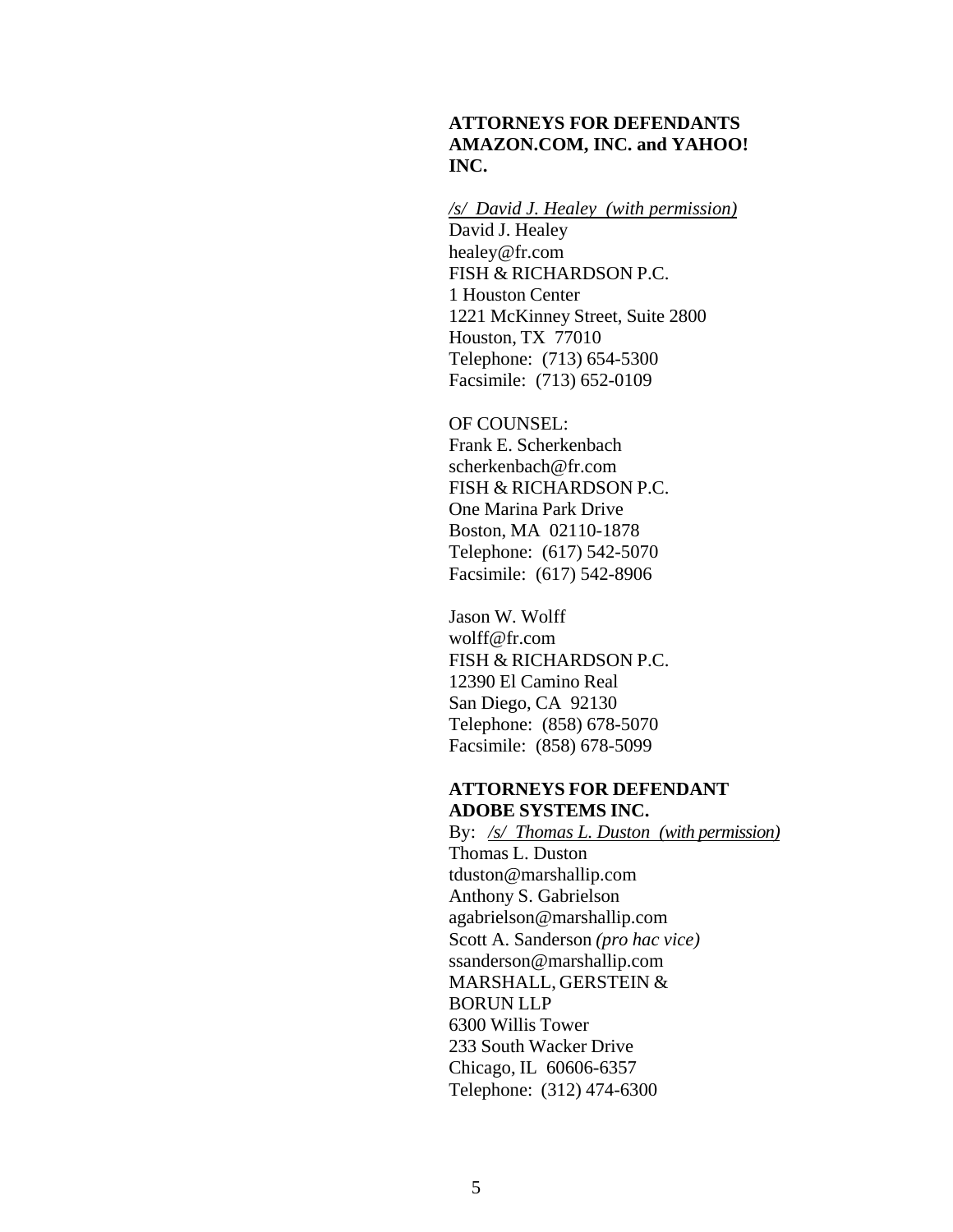Facsimile: (312) 474-0448

Eric H. Findlay (Bar No. 00789886) efindlay@findlaycraft.com Brian Craft (Bar No. 04972020) bcraft@findlaycraft.com FINDLAY CRAFT, LLP 6760 Old Jacksonville Highway Suite 101 Tyler, TX 75703 Telephone: (903) 534-1100 Facsimile: (903) 534-1137

### **ATTORNEYS FOR DEFENDANT CDW LLC**

By: /s/ *M. Scott Fuller (with permission)* Edwin R. DeYoung (Bar No. 05673000) edeyoung@lockelord.com Roy W. Hardin (Bar No. 08968300) rhardin@lockelord.com Roger Brian Cowie (Bar No. 00783886) rcowie@lockelord.com M. Scott Fuller (Bar No. 24036607) sfuller@lockelord.com Galyn Gafford (Bar No. 24040938) ggafford@lockelord.com LOCKE LORD BISSELL & LIDDELL LLP 2200 Ross Avenue, Suite 2200 Dallas, TX 75201-6776 Telephone: (214) 740-8000 Facsimile: (214) 740-8800 KING & SPALDING LLP 1185 Avenue of the Americas New York, NY 10036-4003 Telephone: (212) 556-2100 Facsimile: (212) 556-2222

Eric L. Sophir (*pro hac vice*) esophir@kslaw.com KING & SPALDING LLP 1700 Pennsylvania Ave. NW, Suite 200 Washington, D.C. 20006-4707 Telephone: (202) 626-8980 Facsimile: (202) 626-3737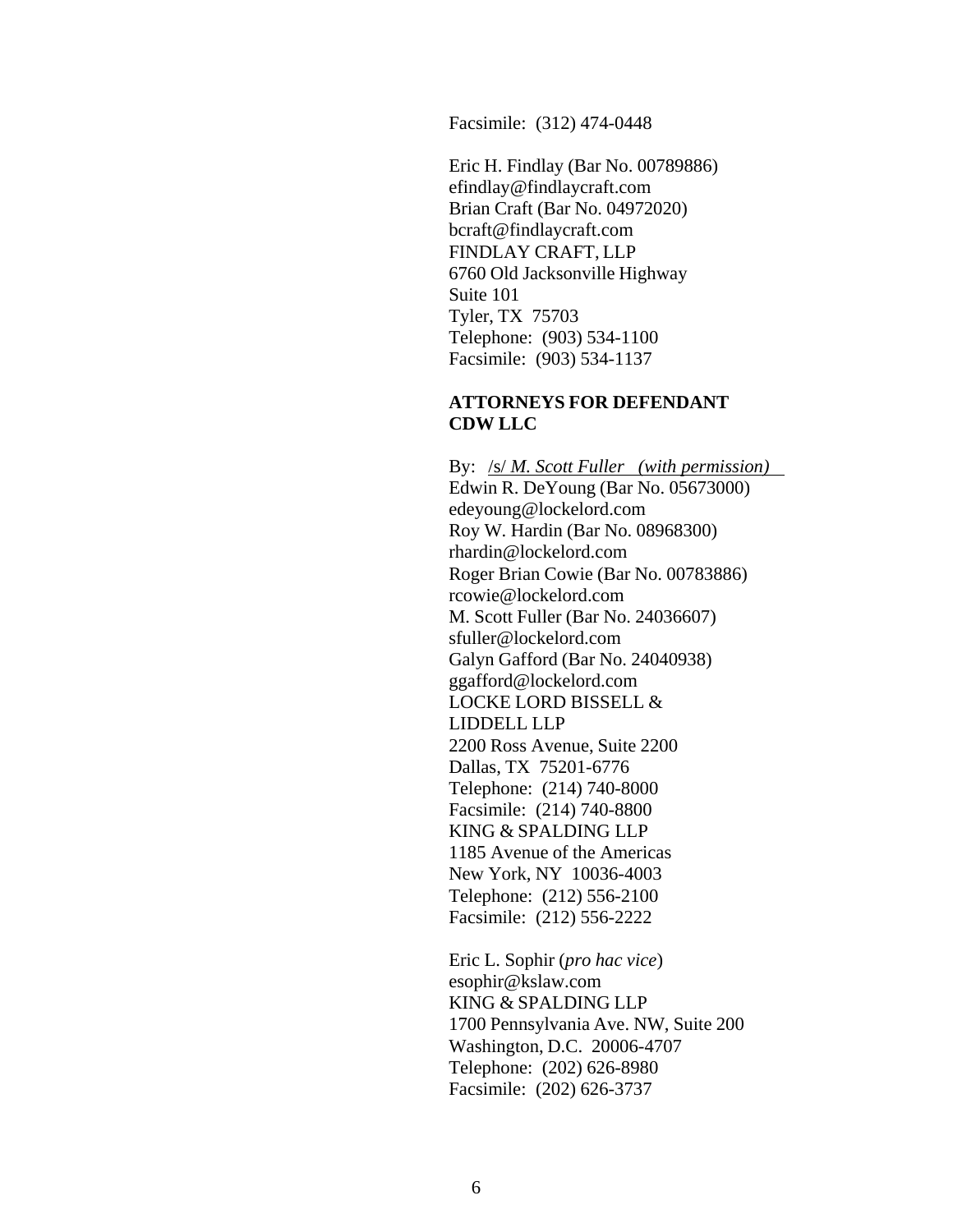## **ATTORNEYS FOR DEFENDANT CITIGROUP INC***.*

By: */s/ Christopher M. Joe (with permission)* Jeffrey K. Joyner (*pro hac vice*) joynerj@gtlaw.com Jeffrey F. Yee (*pro hac vice*) yeej@gtlaw.com GREENBERG TRAURIG LLP 2450 Colorado Avenue, Suite 400E Santa Monica, CA 90404 Telephone: (310) 586-7700 Facsimile: (310) 586-7800

Christopher M. Joe (Bar No. 00787770) chrisjoe@bjciplaw.com Brian Carpenter (Bar No. 03840600) brian.carpenterb@bjciplaw.com Eric W. Buether (Bar No. 03316880) eric.buethere@bjciplaw.com BUETHER JOE & CARPENTER, LLC 1700 Pacific, Suite 2390 Dallas, TX 75201 Telephone: (214) 466-1270 Facsimile: (214) 635-1842

## **ATTORNEYS FOR DEFENDANT J.C. PENNEY CORPORATION**

By: /s/ *Donald R. Steinberg (with permission)* Mark G. Matuschak (*pro hac vice)* mark.matuschak@wilmerhale.com Donald R. Steinberg (*pro hac vice)*  donald.steinberg@wilmerhale.com WILMER CUTLER PICKERING HALE AND DORR LLP 60 State Street Boston, MA 02109 Telephone: (617) 526-6000 Facsimile: (617) 526-5000

Kate Hutchins (*pro hac vice)*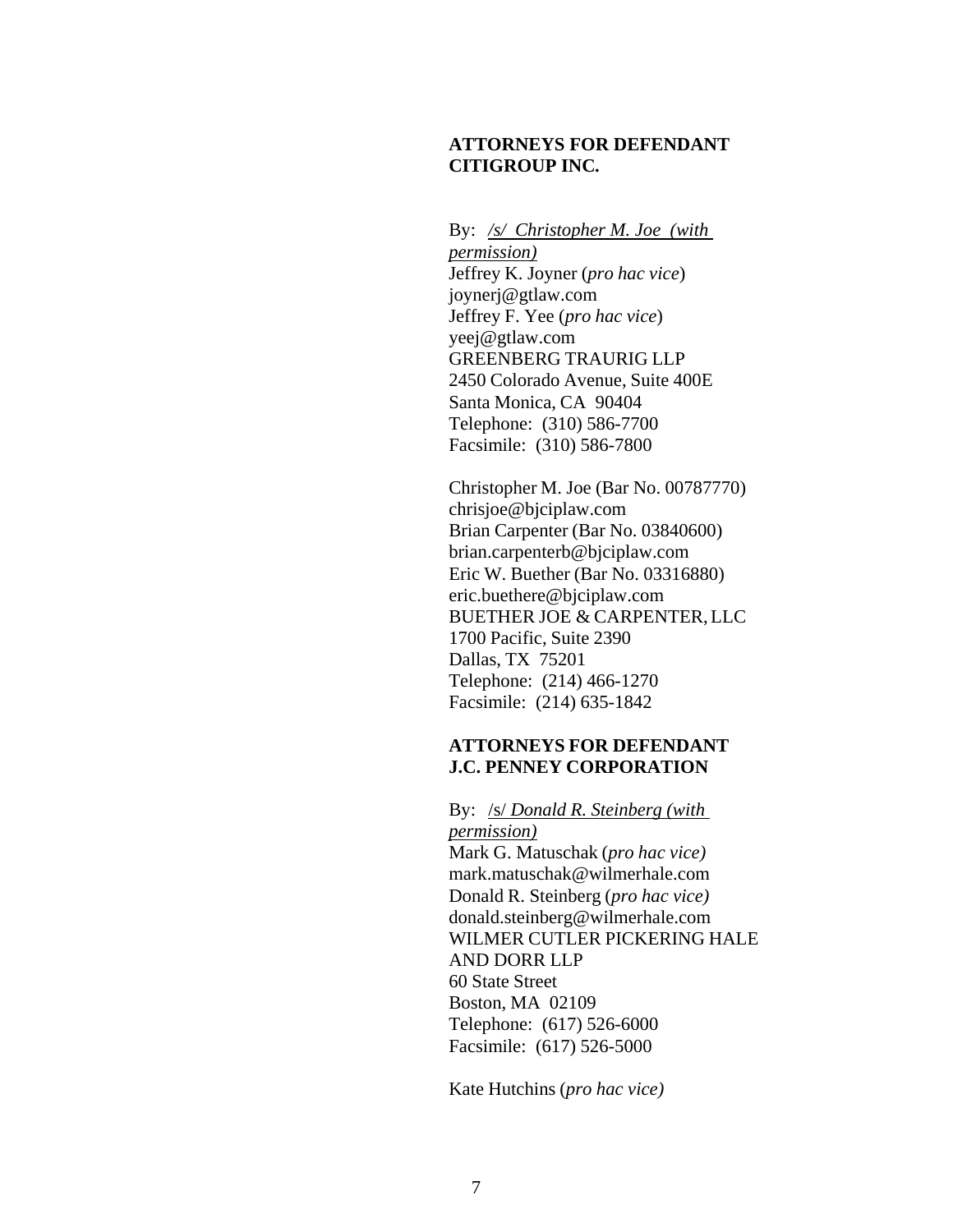kate.hutchins@wilmerhale.com WILMER CUTLER PICKERING HALE AND DORR LLP 399 Park Avenue New York, NY 10011 Telephone: (212) 230-8800 Facsimile: (212) 230-8888

Daniel V. Williams, (*pro hac vice)* daniel.williams@wilmerhale.com WILMER CUTLER PICKERING HALE AND DORR LLP 1875 Pennsylvania Avenue NW Washington, DC 20006 Telephone: (202) 663-6000 Facsimile: (202) 663-6363

Michael E. Richardson (Bar No. 24002838) mrichardson@brsfirm.com BECK REDDEN & SECREST 1221 McKinney, Suite 4500 Houston, TX 77010 Telephone: (713) 951-6284 Facsimile: (713) 951-3720

**ATTORNEYS FOR DEFENDANT STAPLES, INC.**